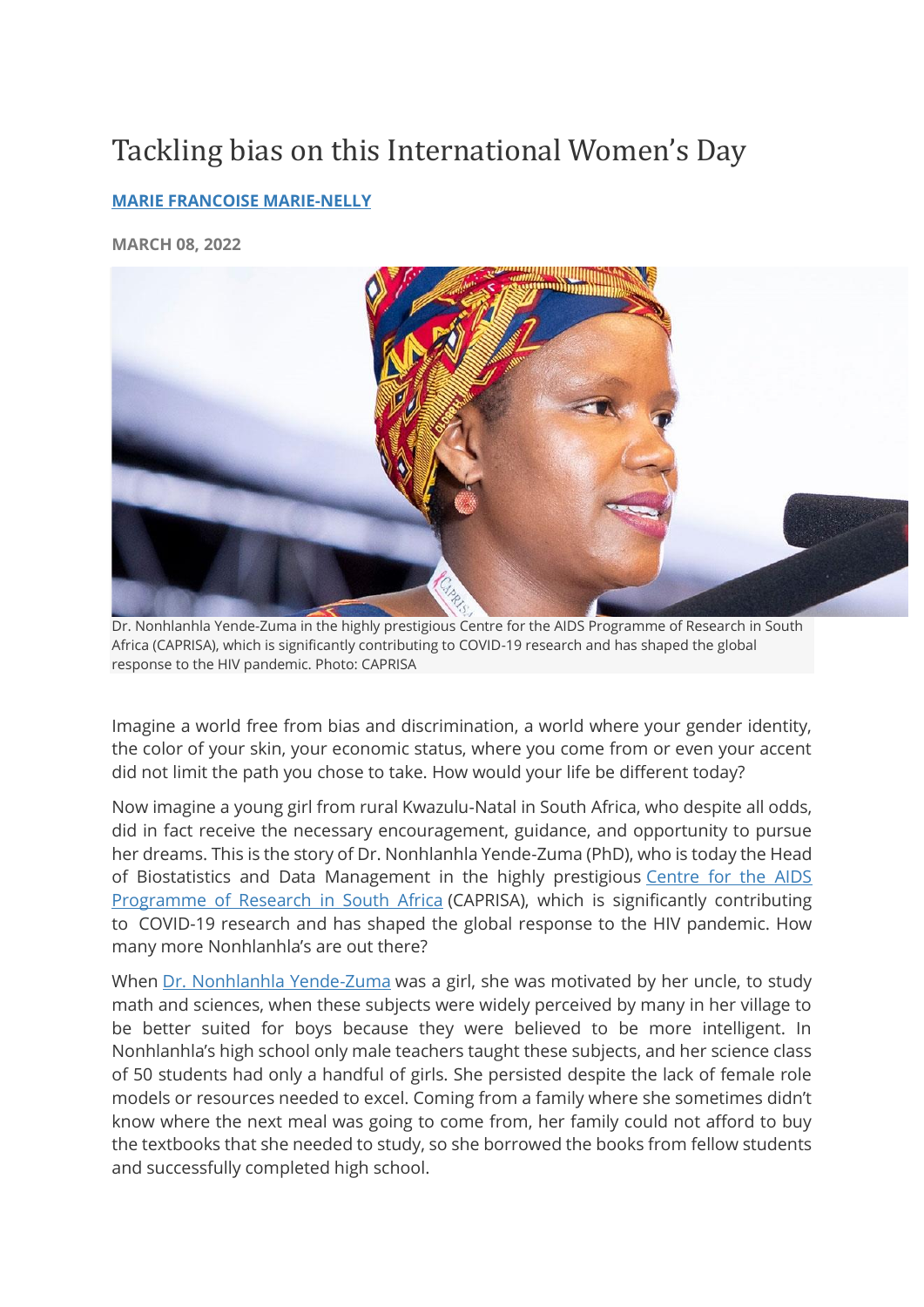An upcoming World Bank report, *South Africa Gender Assessment,* to be published later this month, shows that although women have higher educational attainment in primary, secondary, and tertiary education, they are not enrolling in science, technology, engineering and mathematics (STEM) subjects at tertiary level. Nonhlanhla defied this finding but even though she was a bright student, her road to university was not straightforward. She didn't have access to information about how to get to university or about the career choices that were available to her. This, unfortunately, is a common situation where even the most committed students from under resourced schools and rural areas often find themselves.

To get better equipped, Nonhlanhla first went to a community college for a year where she had access to a library for the first time, opening her world up to possibilities that were to become available to her. This was followed by another year in a Science Foundation Programme (SFP) at the University of KwaZulu-Natal (UKZN), a prerequisite for a place into the Bachelor of Science degree program for students like Nonhlanhla with no experience in laboratory work, critical in furthering study in sciences. It was during this course that she got to use a computer for the first time at the age of 22. As if that was not enough, she had to also contend with having to study her chosen subjects in English, having done all her schooling in isiZulu. She also learnt about statistics which later became a passion which pursued to PhD-level, armed with the belief that one's background *does not define one's future and that it is up to one to maximize the opportunities given. As one coming from the small French island of Martinique in the Caribbean, to living in the big wide world, it is a belief I share wholeheartedly.*

*The first person from her village to go to university, Nonhlanhla, has* broken her family out of the cycle of poverty and paved a new way forward for generations. A true example of intergenerational mobility. She is an inspiration and *mentor to many young people in her field.* A day such as the International Women's Day (IWD), when we honor women like Nonhlanhla, who have defied gravity of lack of opportunities to become successful in their fields, is an important one. There is work to be done to afford equal opportunities to girls that will enable them to reach their fullest potential. This is because married women with children are less likely to complete their STEM degree, pursue a STEM career, participate in the labor force, or be promoted in a STEM job. In fact, women are more likely to leave STEM because of work-life balance issues, a lack of part-time work, and limited mentoring as shown in the *South Africa Gender Assessment*.

Let me end by highlighting three actions set out in this assessment towards narrowing gender gaps in STEM and building on existing initiatives in South Africa. These were derived from successful global interventions on programs to challenge social norms around girls and women and STEM among students and parents. They are:

- Training for teachers/career services staff in schools to address gender bias and encourage girls' performance in STEM subjects
- Scaling up the targeted peer group support and role modeling of girls in STEM, at the school level and in the workplace
- Increasing women's access to internships and young professionals' programs through partnerships with the private sector